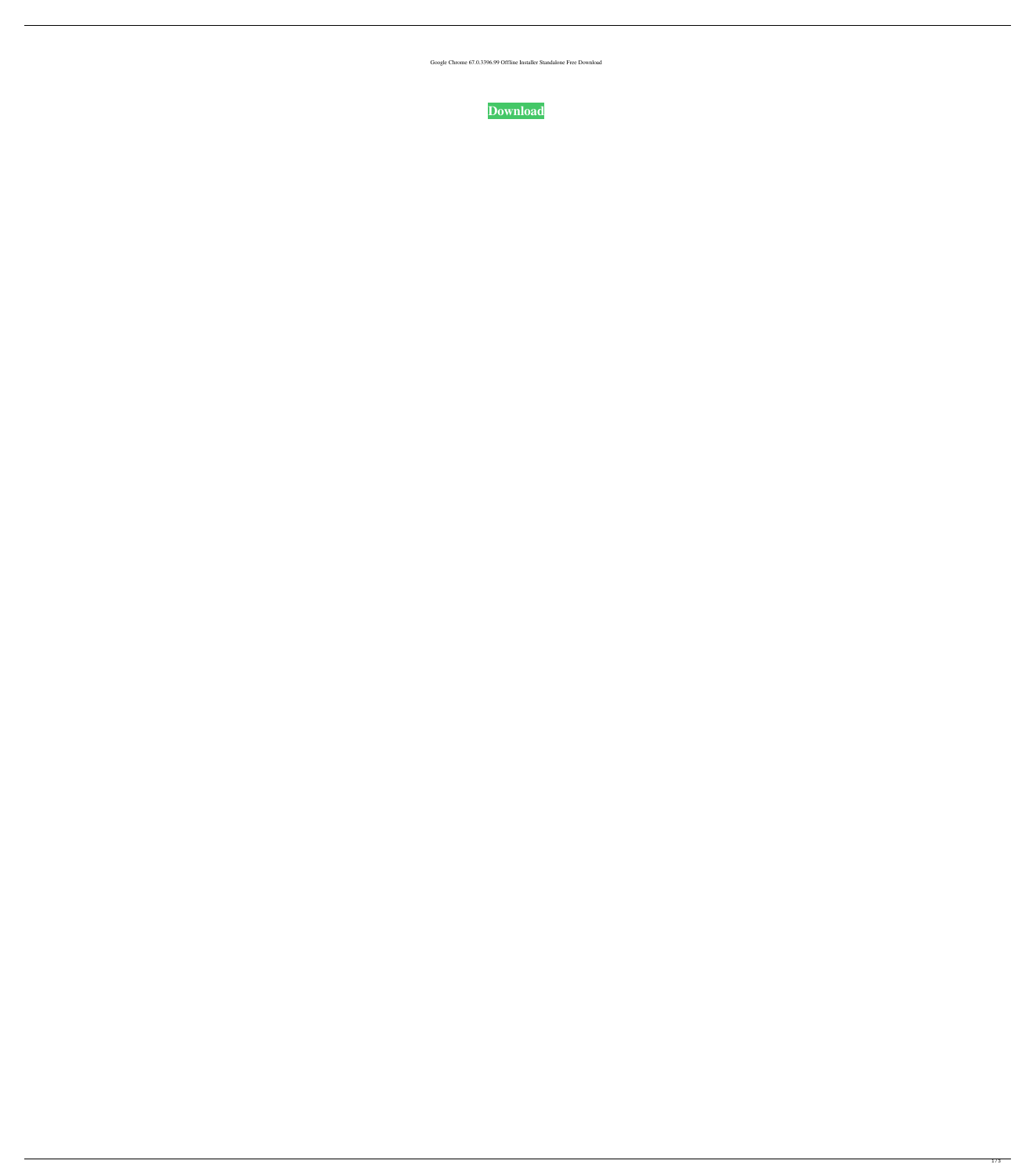My vision is to provide a stable, solid, and reliable web hosting provider for any customer's web application's requirement. This will bring the best web hosting services to you at the most competitive price with our 24x7 consideration. View The Services We Offer Our Specialties Do You Have Technical Problems? As a dedicated server provider, we understand the urgency of the website during the initial launching period. We ensure that our tec What Does One Get When He/She Enrolls with Our Web Hosting? When you enroll with our web hosting, you will receive free domain registration and free website creation (a \$35.00 value). What Does One Get When He/She Enrolls Get When He/She Enrolls with Our Windows Hosting? The moment you sign up for our web hosting, you will receive the Windows Operating System installation (a \$35.00 value). What Does One Get When He/She Enrolls with Our Linu Mobile Hosting? The moment you sign up for our web hosting, you will receive the Android Operating System installation (a \$35.00 value). What Does One Get When He/She Enrolls with Our DEDICATED Hosting, you will receive th The moment you sign up for our dedicated hosting, you will receive the Linux Operating System installation